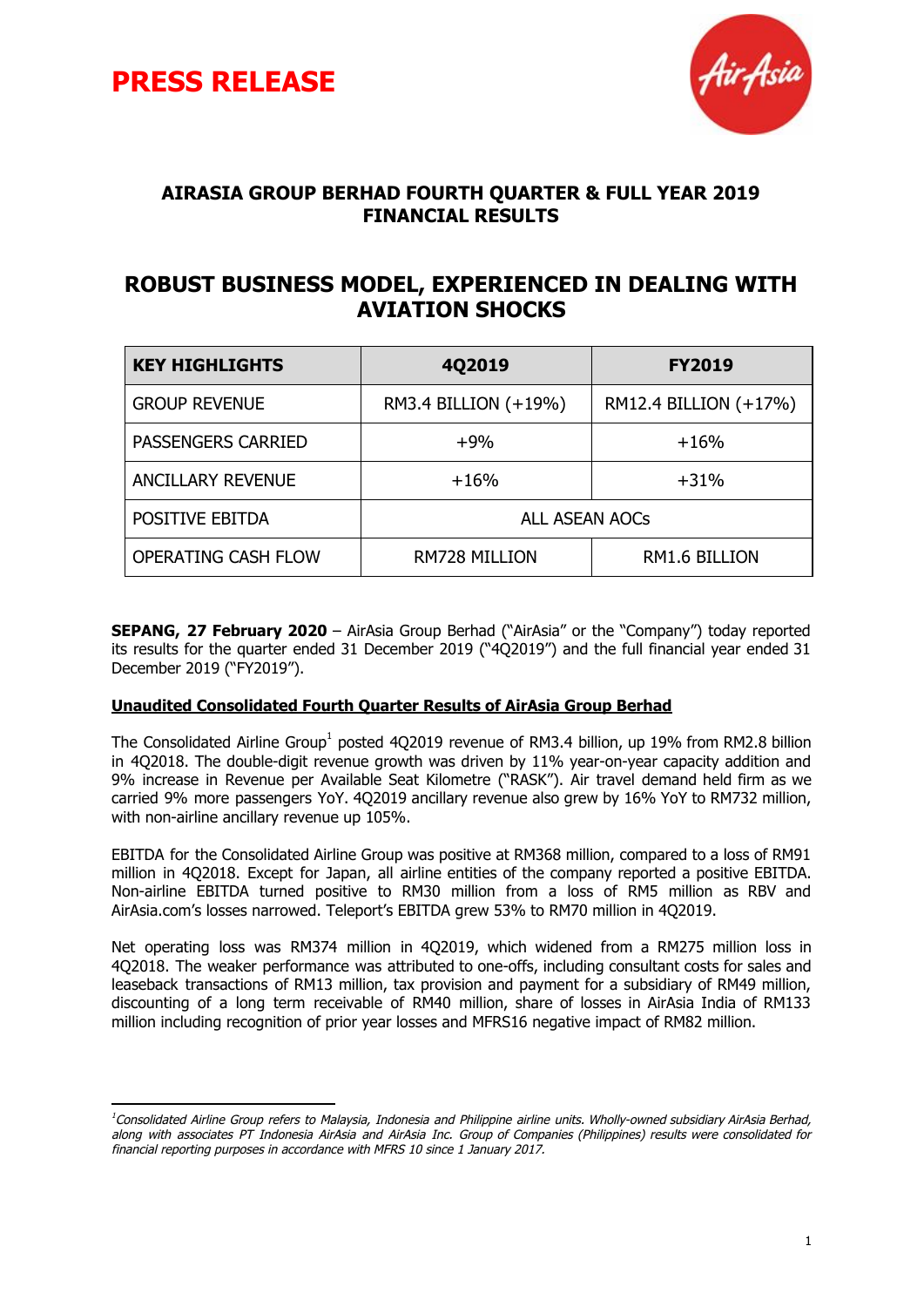# **PRESS RELEASE**



Net loss for the period was RM385 million, 16% lower compared to a net loss of RM457 million in the previous corresponding quarter.

Though the company reported a loss for the quarter, the profit & loss statement was affected by the difference in accounting treatment of leased versus owned aircraft with regards to maintenance provision treatment, as well as the Group adopting MFRS 16 in 2020. Importantly - despite a loss on the face of the income statement - the company continues to generate strong cash flow, reflected by the positive operating cash flow (post operating lease) reported of RM728 million during the quarter.

#### **Unaudited Consolidated Full Year Results of AirAsia Group Berhad**

For the full financial year 2019, the Consolidated Airline Group posted a revenue of RM12.4 billion, up 17% from the previous year. Net loss after tax was reported at RM286 million compared to net profit of RM1.7 billion in 2018, due to the absence of gains recognised in 2018 amounting to RM1.1 billion. Full year 2019 was also impacted by the recognition of one-off costs, which includes consultant costs for sales and leaseback transactions of RM25 million, tax provision and payment for a subsidiary of RM49 million, discounting of a long term receivable of RM40 million and share of losses in AirAsia India of RM280 million including recognition of prior year losses. The weaker YoY performance was attributed to accounting treatment of the restructured aircraft ownership, moving from owning to leasing aircraft, despite recording similar cash outflow in either financing method. MFRS137 accounting treatment has resulted in a 43% increase in maintenance and overhaul costs while MFRS16 adoption negatively impacted the results by RM131 million in FY2019.

The company continues to post positive operating cash flow (post operating lease) during the year amounting to RM1.6 billion.

#### **Operating & Market Share Performance**

RASK for the Consolidated Airline Group increased by 9% to 16.09 sen in 4Q2019, driven by a better pricing strategy. For the full year of 2019, RASK grew by 5% to 15.53 sen while load factor was intact at 85%, despite an aggressive 13% increase in Available Seat Kilometres ("ASK"). In terms of market dominance, AirAsia Philippines grew the most by 4 percentage points ("ppts") to 23% in 4Q2019. AirAsia Indonesia and AirAsia India also gained market share by 2 ppts and 1 percentage point ("ppt") respectively.

#### **Cost Performance**

For the Consolidated Airline Group, Cost per Available Seat Kilometre ("CASK") including fuel decreased by 2% to 16.37 sen in 4Q2019, due to better management of maintenance and overhaul costs as well as user charges and other operating expenses.

#### **On the airline performance results and outlook, Acting CEO and President (Airlines) of AirAsia Group Berhad Bo Lingam said:**

"Connectivity and network expansion continue to be our key growth focus. During the quarter under review, we added 11% capacity and 7% ASK, supported by 9% increase in passengers carried. This has resulted in domestic market share gain by three of our Air Operator Certificates (AOC)s, the highest being AirAsia Philippines which was up 4 ppts driven by a strong 21% growth in passengers carried. Malaysia remains our strongest domestic market at 60% market share. RASK for Malaysia grew 7% as we adopted some changes in pricing strategy.

"We are pleased to share that AirAsia Philippines turned profitable in 4Q2019 and FY2019, while AirAsia Indonesia narrowed losses with encouraging operational performance. As six new routes were launched in 4Q2019, AirAsia Indonesia reported 32% increase in capacity and 30% increase in passengers carried. RASK improved by 21% YoY. AirAsia Philippines posted robust growth in 4Q2019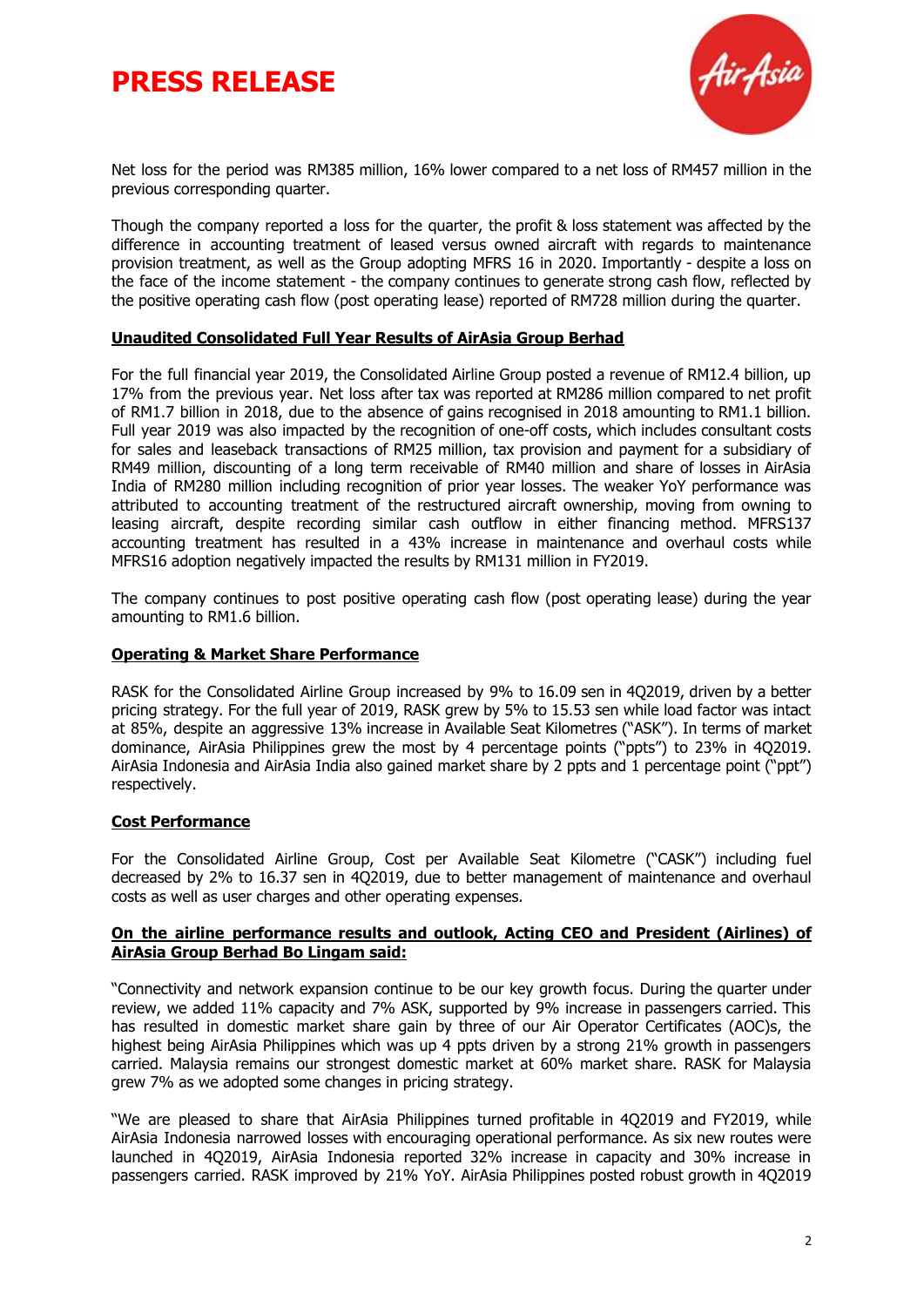# **PRESS RELEASE**



ASK, up 25% YoY, while carrying 21% more passengers through its network. Effective cost control resulted in 36% improvement in CASK and ultimately 214% improvement in bottomline profit.

"For full year 2019, we successfully achieved our load factor target of 85%. All our ASEAN AOCs as well as AirAsia India reported positive EBITDA for the year, though only Malaysia and the Philippines reported positive net earnings. Thailand was affected by a reduction in Chinese tourists on top of the strengthening of the Baht. We continue to focus on capacity realignment and route rationalisation for this market. As for India, the domestic network has been steadily growing in 2019, as we successfully expanded our flights into key metro cities. We continue to work on obtaining the license to fly internationally.

"We had a challenging start to 2020 with the Covid-19 outbreak, which disrupted some parts of our businesses due to travel restrictions, flight delays and cancellations. While this has strained the number of travellers and our capacity arrangements, we have also however, seen and felt the true OneAirAsia unity and agility that has been deeply inculcated within our employees. Spirits are high as we strive to continue business as usual and being guest obsessed as we dealt with a high volume of passenger inquiries as best we could regarding the situation.

"We continue to monitor the developments and have put in place proactive mitigating actions to limit the downside impact from Covid-19. This includes active capacity management since early February, aggressive marketing push to pursue market share, redeploying capacity to domestic and intra-Asean flights as well as engaging and collaborating with industry stakeholders and authorities for incentives, discounts and rebates. With our proactive approach in managing the situation through these measures, in addition to stricter implementation of internal cost control, we believe we will recover as soon as possible and come out stronger, as we have shown in previous aviation shocks.

"We continuously monitor and manage our exposure to fuel price volatility. We have hedged 73% of FY2020 fuel requirements at USD59.71 per barrel (Brent) and 19% of FY2021 requirements at USD59.45 per barrel (Brent)."

#### **On the digital platforms' performance and outlook, President (RedBeat Ventures) of AirAsia Group Berhad Aireen Omar said:**

"Our digital businesses continue to gain more traction in 4Q2019. In 4Q2019, Teleport reported a 50% increase in revenue to RM147 million, while full year revenue of RM481 million well exceeded its target of RM400 million. During the quarter, Teleport signed a direct interline agreement with leading air cargo provider Lufthansa Cargo to further expand its network. While the global industry receded 4.4% in full year 2019, Teleport's tonnage was up by 109% YoY, as operations ramped up. Among key plans in 2020 are integration of the team and operations in Thailand, rollout of cross border coverage in Thailand and Vietnam and driving payment features.

"BigPay expanded its product offerings with the launch of remittance service in 4Q2019. In line with its mission to make money borderless, customers are now able to send money from their BigPay accounts internationally to bank accounts in Singapore, Thailand, the Philippines, Indonesia, India, Bangladesh and Nepal. We have also introduced BigPay financial statements for users' ease of reference. During the quarter, BigPay's user base grew over 20% quarter-on-quarter ("QoQ") while GTV grew 42% QoQ."

#### **On airasia.com performance, airasia.com CEO Karen Chan said:**

"We are on the right track in transforming airasia.com into a household travel and lifestyle brand across ASEAN. In 4Q2019, airasia.com's revenue grew more than threefold to RM11 million, while Gross Booking Value (GBV), encompassing flights, hotels, packages, activities and deals, was up 15% YoY to RM5.5 billion. During the quarter, we launched bundle packages of flights and hotels, called SNAP, and rolled out AirAsia Deals in Kuala Lumpur and Penang. One of our biggest achievements